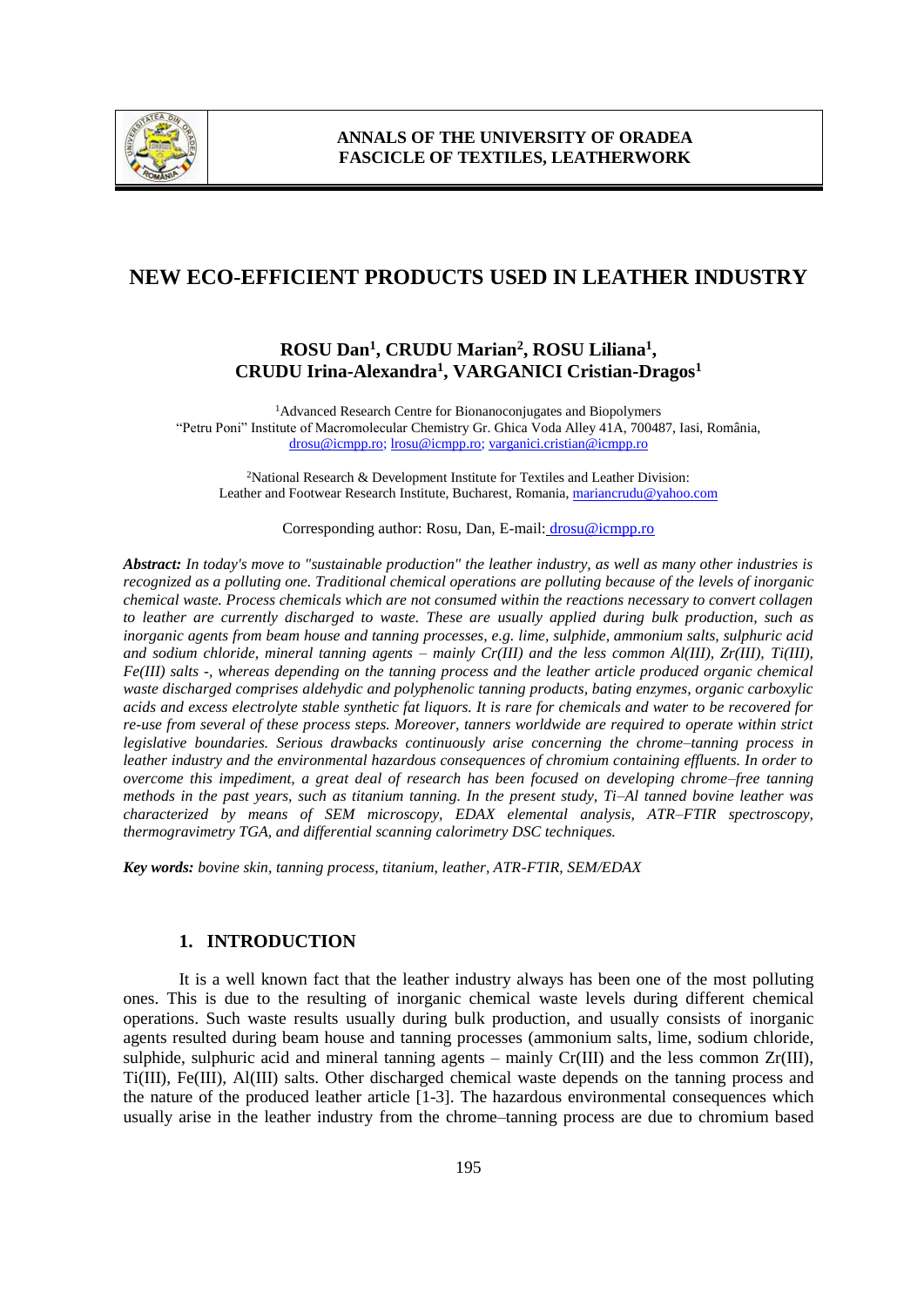

# **ANNALS OF THE UNIVERSITY OF ORADEA FASCICLE OF TEXTILES, LEATHERWORK**

effluents. It is therefore that a great deal of research has been conducted in overcomeing this issue, and which is focused on developing chrome–free tanning methods, such as titanium tanning [4-6].

## **2. EXPERIMENTAL**

#### **2.1. MATERIALS**

Wet salted bovine hides weighing 20-25 kg (Constanta, Romania), limed and delimed bovine hide waste, bovine hide waste pretreatment with titanium based product, tanning product based on titanium recovered from scrap metal, technical grade auxiliary materials used in leather processing - succinic anhydride.

### **2.2. EQUIPMENT**

#### *Differential scanning calorimetry (DSC)*

The glass transition temperature domain (*T*g) was determined by using the DSC technique. The thermograms were recorded on a DSC 200F3 Maia (Netzsch, Germany) calibrated with five metals (In, Sn, Bi, Hg, Co) according to standard procedures. Samples were heated in aluminium crucibles with pierced and pressed lids for removal of any volatiles released during heating. Sapphire is used for absolute heat capacity values determination. The used DSC device covers a temperature range of –150  $\mathrm{^0C}$  ÷ 500  $\mathrm{^0C}$  and cooling is made with liquid nitrogen. The experiments were conducted in nitrogen, as inert atmosphere, with a heating/cooling rate of 10  $^{\circ}$ C/ –10  $^{\circ}$ C and in the temperature range  $-50\,^0C \div 300\,^0C$ .

#### *Fourier transform infrared spectroscopy (FTIR)*

Through FTIR method one can obtain qualitative and quantitative detailed spectral analyses. The FTIR spectra were recorded with a Bruker Vertex 70 apparatus equipped with a MIRacle accessory designed for single or multi-reflection attenuated total reflectance (ATR). The ATR crystal plate was from diamond and the solid material was put in physical contact with the sampling area through high pressure clamping for recording the spectra with high-quality and reproducibility. The spectra were recorded in the range  $4000$ -600 cm<sup>-1</sup> at a spectral resolution of  $4 \text{ cm}^{-1}$  and  $64 \text{ scans}$ .

#### *Scanning electron microscopy (ESEM)*

Samples materials surfaces were examined with a Quanta 200-FEI environmental scanning electron microscopy (ESEM). The investigations were performed in Low Vacuum mode using a secondary electron detector ETD at accelerating voltage of 20 kV. The Quanta 200 scanning electron microscope is equipped with an EDX system for allowing quantitative and qualitative compositional analysis. Double-sided carbon tape was used to mount the samples on aluminum stubs. The samples were covered in gold. The following chemical elements were identified through EDAX analysis: C, N, O, Na, Mg, Al, Si, S, Cl, Ti, V, Fe.

## **3. RESULTS AND DISCUSSIONS**

Relevant information regarding surface topology and sample structure was obtained with scanning electron microscopy SEM technique. *Figs. 1a-d* shows the SEM/EDAX micrographs of the studied sample in different sections and at different resolution values.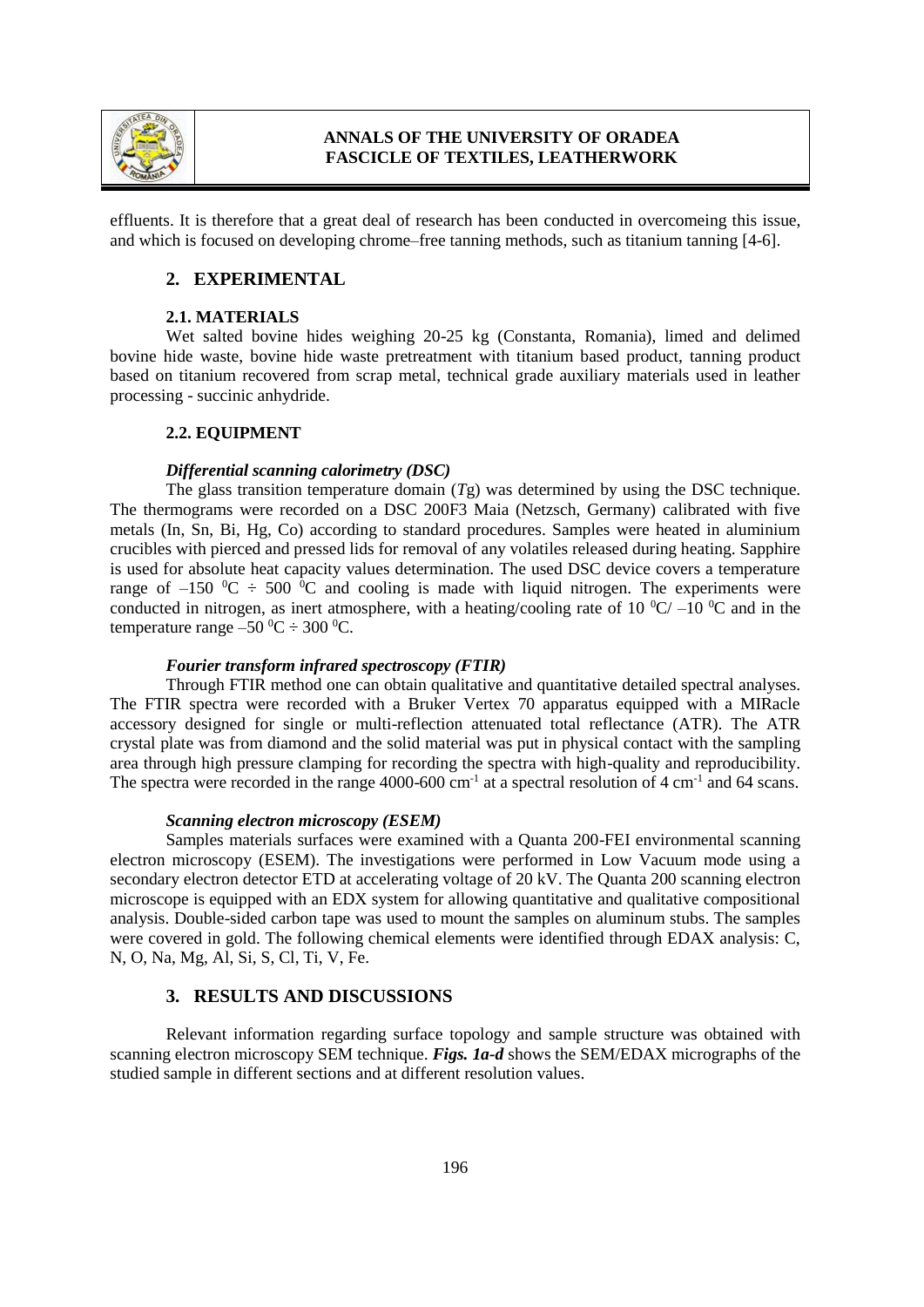

### **ANNALS OF THE UNIVERSITY OF ORADEA FASCICLE OF TEXTILES, LEATHERWORK**



*Fig .1a: Micrograph of sample (1) at 100x Fig. 1c: Micrograph of sample (1) at 1000x*



*Fig. 1b: Micrograph of sample (1) at 500x Fig. 1d: Micrograph of sample (1) at 5000x*

The micrographs in *Figs. 1a-d* evidence a fibrillar and relatively compact surface. At higher resolution (5000x) there may be observed thin cross-linking bridges (**Fig. 1d**).



*Fig. 2: EDAX analysis of bovine skin tanned with Ti-Al salts*

By analyzing the ATR-FTIR spectrum in *Fig. 3* one may observe the presence of absorption bands specific to collagen structure. Bands at  $1651 \text{ cm}^{-1}$  and  $1541 \text{ cm}^{-1}$  are characteristic to polypeptides, which describe deformation vibrations of C=O structure (amide I band), and C–NH bonds vibration (amide II band). The vibration bands at  $3427 \text{ cm}^{-1}$  and  $1030 \text{ cm}^{-1}$  are proof of C-N bonds presence from primary amine groups existing in different types of collagen. The absorption band at 3427 cm<sup>-1</sup> is a sign of humidity traces present in the tanned skin samples.

The DTG curve in *Fig. 4* indicates at least three consecutive stages of thermal degradation for the tanned bovine skin with maximum thermal decomposition rates recorded at 89  $^{\circ}$ C, 319  $^{\circ}$ C and 386 $\mathrm{^0C}$ , respectively, corresponding to DTG curve peaks.